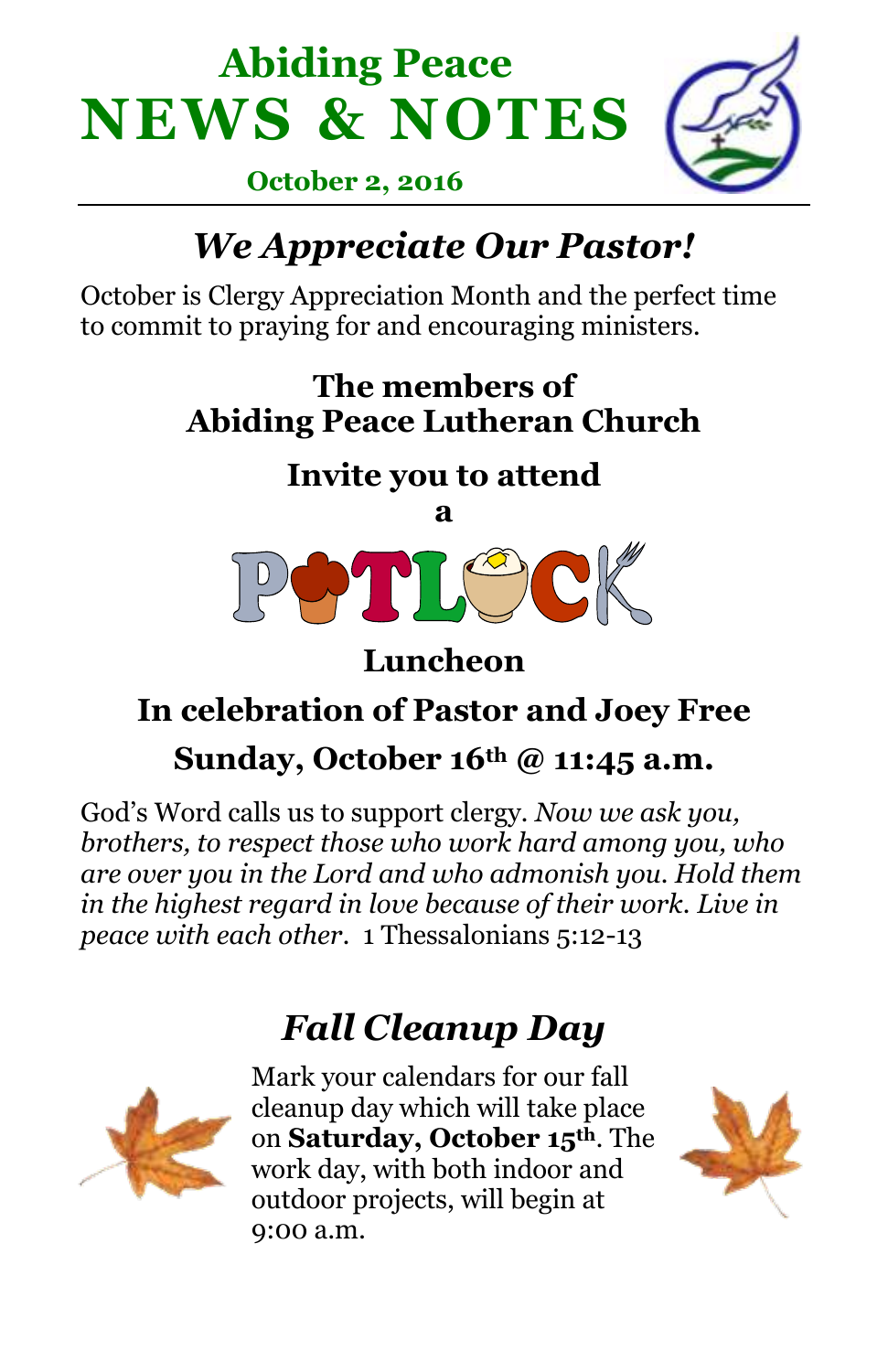## *Crafting Corner*



A group of ladies are meeting at Abiding Peace again on **Saturday, October 22nd** starting @ 10:00 a.m. to work on a project for the Thanksgiving dinner centerpieces. All are welcome to join in the fellowship and accomplish our task as well.

# *LWMS Fall Rally*

The ladies of Zion Lutheran in Crete, IL will be hosting the LWMS Chicago Area Circuit Fall Rally on **Saturday, October 8th** from 8:45 am - 2:00 pm. Come and listen to missionary Terry Schultz speak specifically about Bringing Children to the King. Bring along your own donations of new socks and underwear for the children of Haiti who are learning every day about their Savior, Jesus Christ.



We will also work on a hands on activity that will be sent to the children. The women of Zion will provide a delicious lunch and we will celebrate missions through devotion, in song, and with prayer. See you there!

**NOTE:** If you are unable to attend the Fall Rally, you can bring any donation of socks and underwear for the children of Haiti to the AP church office and we will see that it gets into the proper hands. Thank you!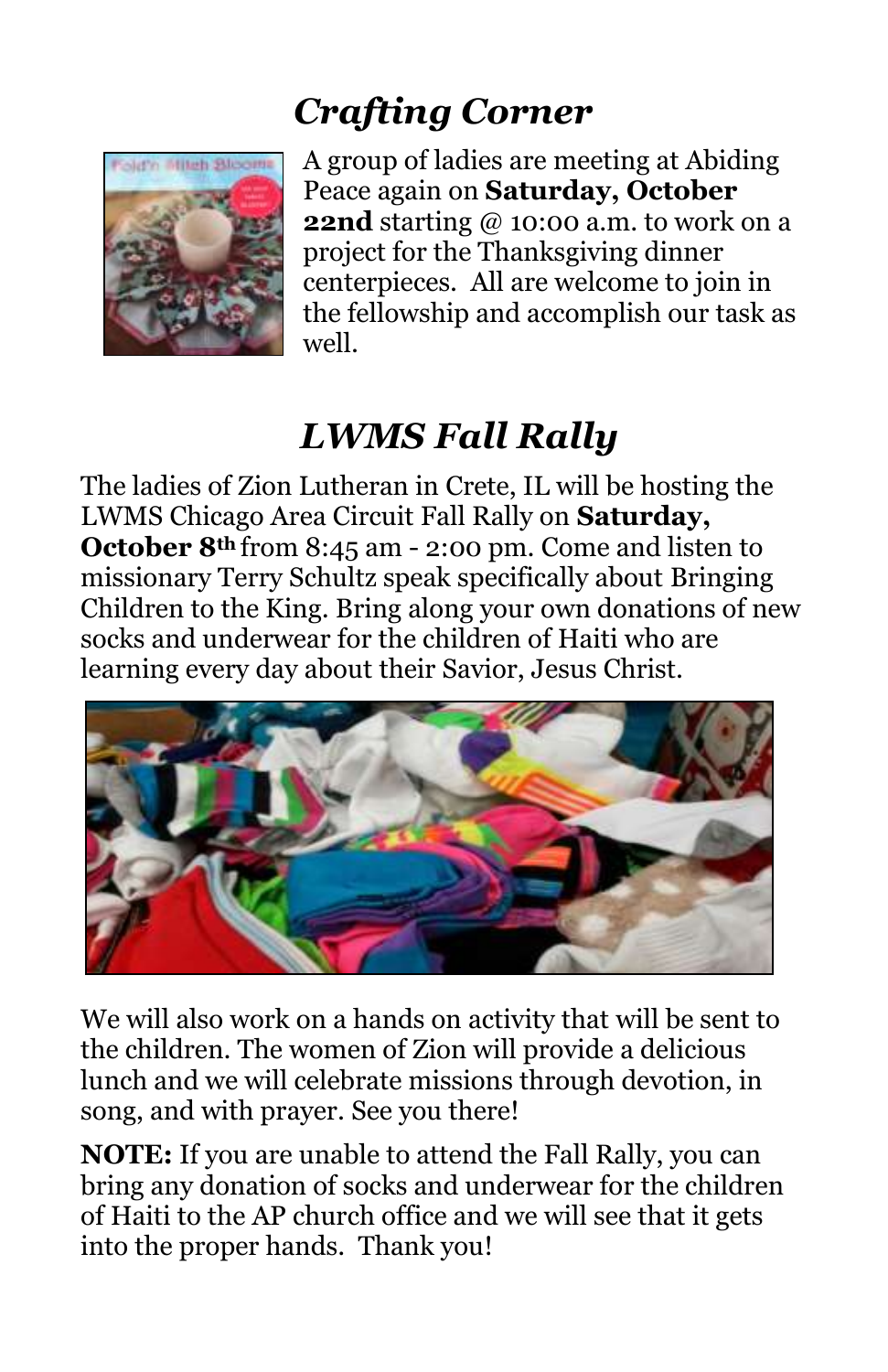# *Chicago Conf. Reformation Rally*

As part of a series of celebrations leading up to the 500th anniversary of the Reformation, the Chicago Conference of the Wisconsin Evangelical Lutheran Synod (WELS) will host a joint service / rally on **Sunday, October 30, 2016** at Chicago's historic St. Andrew Lutheran Churchlocated at 3658 S. Honore St. Chicago, IL 60609. The worship service, which starts at **4:00 p.m.,** will be



followed at **5:30 p.m.** by an Oktoberfest fellowship meal. Transportation will be provided in the form of coach busses (one from the south and two from the north) to make it possible for members from the outlying areas of the conference to attend the rally. For more information and to learn how to make a contribution, please visit the rally website at [www.chicagoreformationrally.com.](http://newlife-wels.us2.list-manage2.com/track/click?u=2652fb7e265de6ef7aa731a6d&id=ced447d1da&e=fb6ae4dd81) Please let Pastor Free know if you are planning to attend so we can call in our numbers for their planning purposes. Thank you!

#### *An Encouraging Word*

#### **Vision for Christian Living - Psalm 27**



How great is our God? He is our Light—we can see exactly where we need to go. He is our Salvation—he has rescued us from every last sin. He is our Stronghold—when life is tough and we don't know where to turn, we have a safe place to go. What is the one thing we want, most of all, as we think about all the things God

has done for us? Lord, I want to spend some time in your house. I want to look at the incredible things you've done for me and contemplate them. I want to see and hear the ways you reveal yourself in your Word. Is there any better way to use our time and energy?